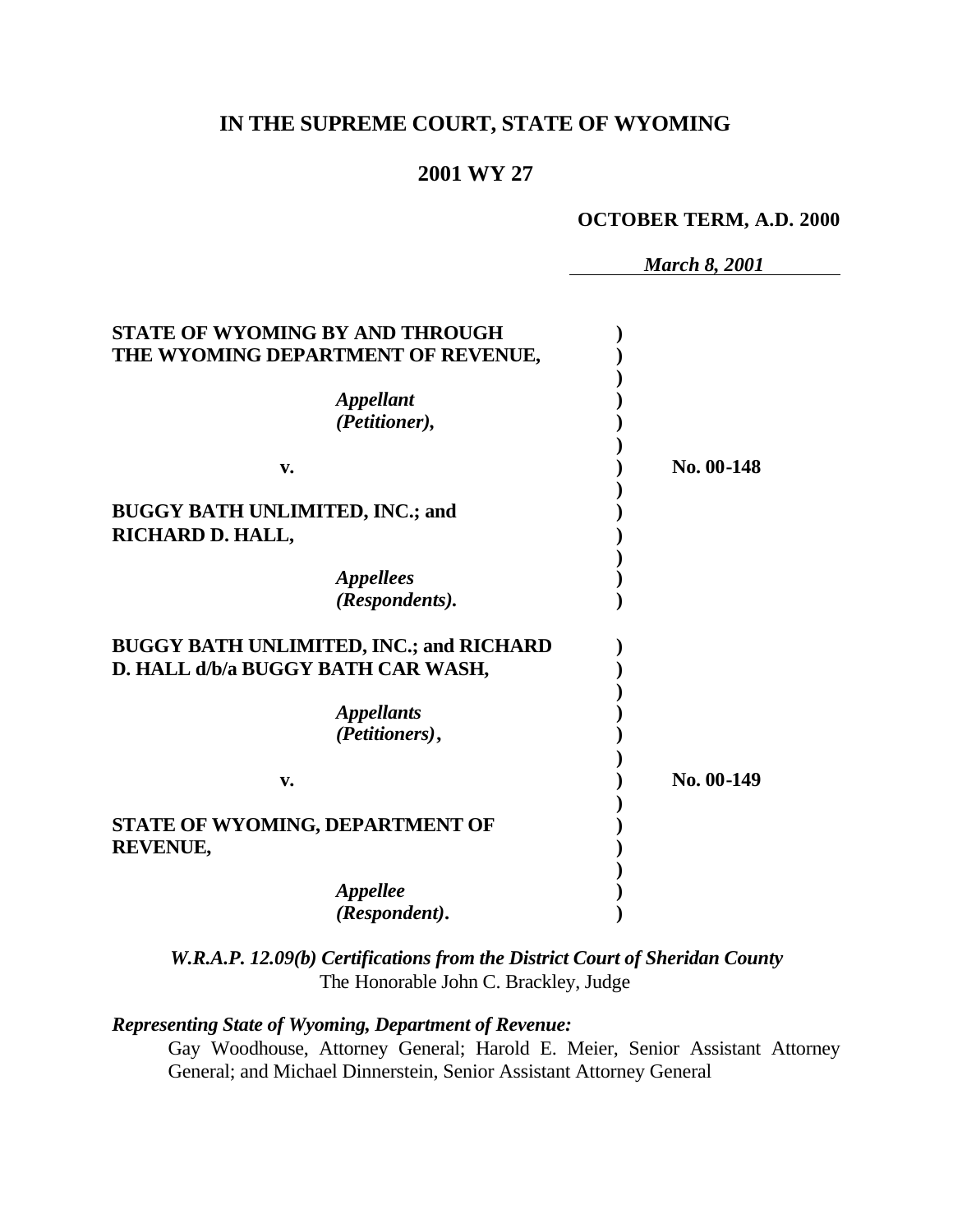#### *Representing Buggy Bath Unlimited & Hall:*

Nancy D. Freudenthal of Davis & Cannon, Cheyenne, Wyoming

# **Before LEHMAN, C.J.; GOLDEN and KITE, JJ.; and DAN SPANGLER, D.J. (RET.)**

**NOTICE: This opinion is subject to formal revision before publication in Pacific Reporter Third. Readers are requested to notify the Clerk of the Supreme Court, Supreme Court Building, Cheyenne, Wyoming 82002, of any typographical or other formal errors so that correction may be made before final publication in the permanent volume.**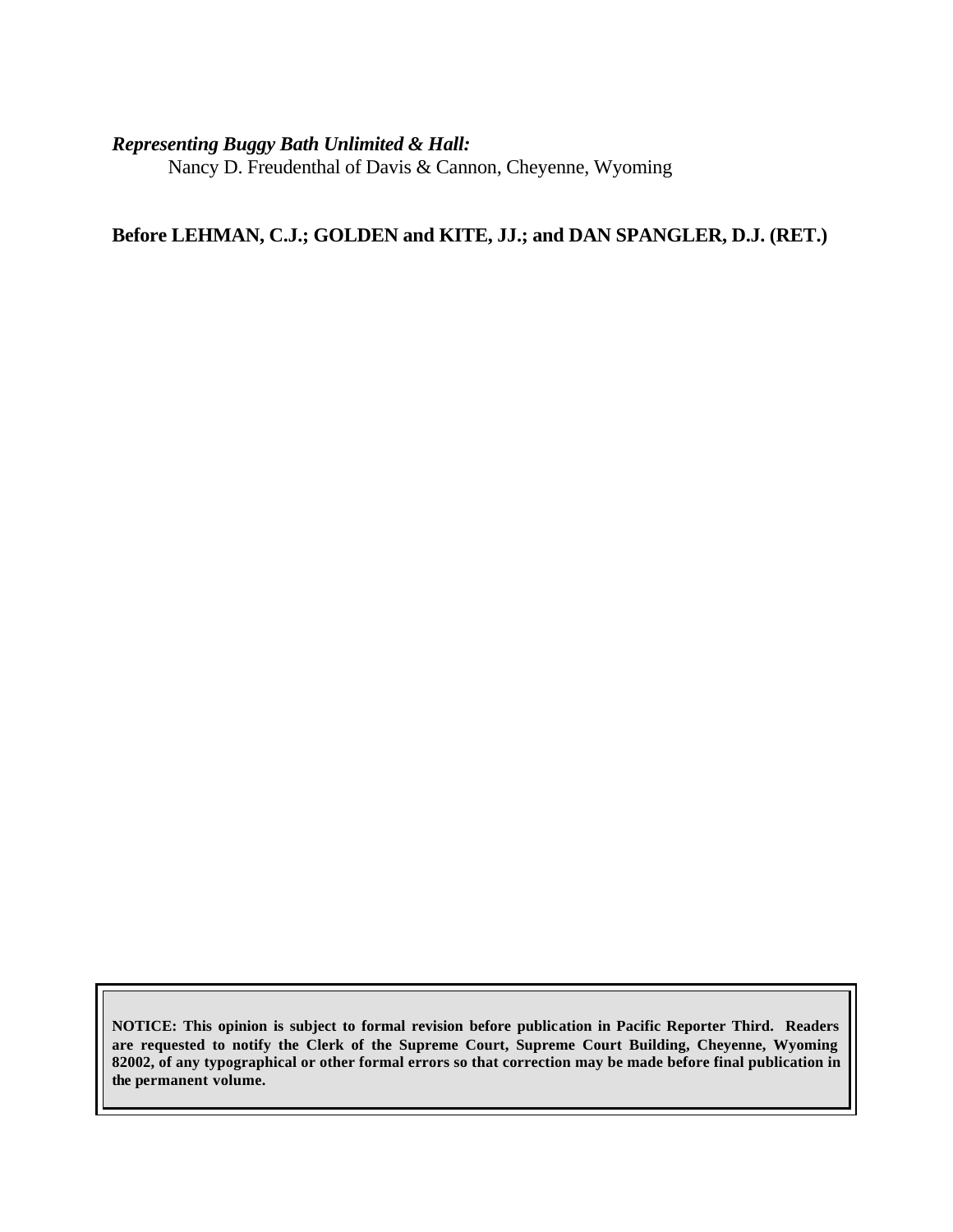KITE, Justice.

l

[ $[$ [1] Buggy Bath Unlimited, Inc.<sup>1</sup> (Buggy Bath) submitted sales tax refund claims for the periods of January 1996 through October 1998 to the Department of Revenue (Department). The Department denied the claims pursuant to application of its rules. Buggy Bath appealed to the State Board of Equalization (Board of Equalization) which interpreted § 39-6-410(c). prior to a 1997 amendment, to require erroneously collected sales tax be refunded to purchasers and, subsequent to the amendment, to require erroneously collected sales tax be refunded to vendors. The Department and Buggy Bath petitioned the district court for review of the decision, and the cases were certified to this court. We affirm in part and reverse in part, holding that § 39-6-410(c), both pre- and post-1997 amendment, requires all erroneously collected sales tax be refunded to the vendor.

#### **ISSUES**

[¶2] The Department, as the appellant in Case No. 00-148, structures the issues in its opening brief and reply brief in this manner:

> Do refunds of overpaid sales taxes belong to the customers who paid them or the vendors who merely collected them? (Opening Brief)

> Are The Vendors Here Estopped From Denying That They Collected Sales Tax From Their Customers And Calculated Their Sales Tax Based Upon Their Net Receipts by Their Own Admissions? (Reply Brief)

Buggy Bath, as the appellee in Case No. 00-148, states one issue as follows:

Was the State Board of Equalization correct to order a sales tax refund of erroneous payments made by Buggy Bath based on gross receipts from coin operated car wash machines?

Buggy Bath, as the appellant in Case No. 00-149, frames one issue:

Did the State Board of Equalization err in denying a portion of Appellant's sales tax refund claim by (1) applying a prior refund law existing at the time the overpayments were

<sup>&</sup>lt;sup>1</sup> For the sake of clarity, the joint appellants/appellees, Buggy Bath Unlimited, Inc. and Richard D. Hall, will be referred to collectively as "Buggy Bath."

<sup>&</sup>lt;sup>2</sup> Recodified in 1998 as Wyo. Stat. Ann. § 39-15-109(c) (Michie Supp. 1998). We will consistently refer to this statute by the pre-1998 recodification citation of § 39-6-410(c).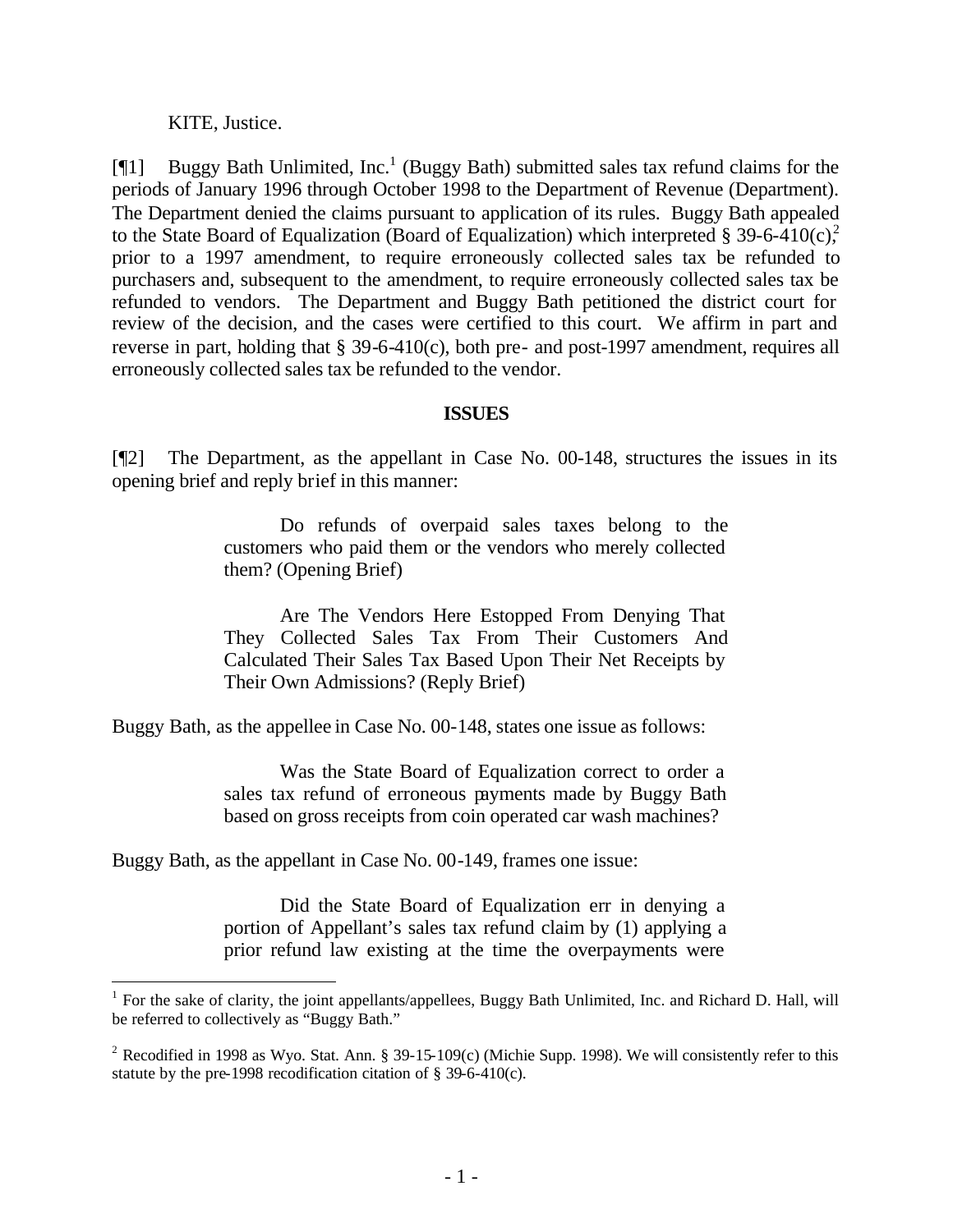made instead of the law in effect on the date of the claim; and (2) construing that prior law so that only purchasers and not vendors may receive a refund of tax erroneously paid by the vendor?

#### **FACTS**

[¶3] In February 1997, the Department adopted a regulation imposing sales tax on the sales price charged for washing motor vehicles (car-wash rule).<sup>3</sup> Department of Revenue Rules ch. 2 (Sales and Use Tax), § 13(d) (Specific Taxability Issues) (2/24/97) (superseded 4/13/00). Subsequently, through a declaratory judgment action filed by another car wash business, the Seventh Judicial District Court declared the rule null and void. The Department did not appeal this final decision and ceased collecting sales tax pursuant to the car wash rule.

[¶4] Buggy Bath is a car wash business with four separate facilities in various parts of Wyoming. On January 26, 1999, Buggy Bath filed a claim for refund of \$3,781.28, which it had paid under protest to the Department pursuant to the car wash rule, for the months of September and October 1998. On January 28, 1999, Buggy Bath filed a second claim for refund of \$114,974.08 it had paid for the periods of January 1996 through August 1998. The total amount of monies claimed for refund was \$118,755.36. The claims were denied pursuant to Chapter 2, Section  $6(g)(i)$  of the Department of Revenue Rules<sup>4</sup> because Buggy

l

(d) Car Washes. The sales price charged for washing or polishing motor vehicles or other objects defined as tangible personal property is subject to the sales tax. The purchase of materials and supplies which become an ingredient of the service are wholesale purchases or sales as defined by W. S. 39-6-402(a)(x).

> (i) Income derived from coin operated machines is subject to the sales tax. The purchase of materials and supplies which become an ingredient of the taxable service are wholesale purchases or sales as defined by W. S.  $39-6-402(a)(x)$ .

*Continued*

 $3$  Buggy Bath asserts this rule reflected the Department of Revenue's prior unwritten position that income from self-service, coin-operated car wash machines was subject to sales tax. The record contains evidence that Buggy Bath remitted these sales tax monies to the Department of Revenue since 1973. The Department of Revenue does not dispute these contentions, and this payment history appears consistent with Buggy Bath's refund claims for monies submitted prior to the date the rule was adopted.

Department of Revenue Rules ch. 2 (Sales and Use Tax), § 13(d) (Specific Taxability Issues) (2/24/97) (superseded 4/13/00):

<sup>&</sup>lt;sup>4</sup> Department of Revenue Rules ch. 2 (Sales and Use Tax),  $\S$  6(g)(i) (Reporting/Filing Sales/Use Tax Returns) (2/24/97) (superseded 4/13/00):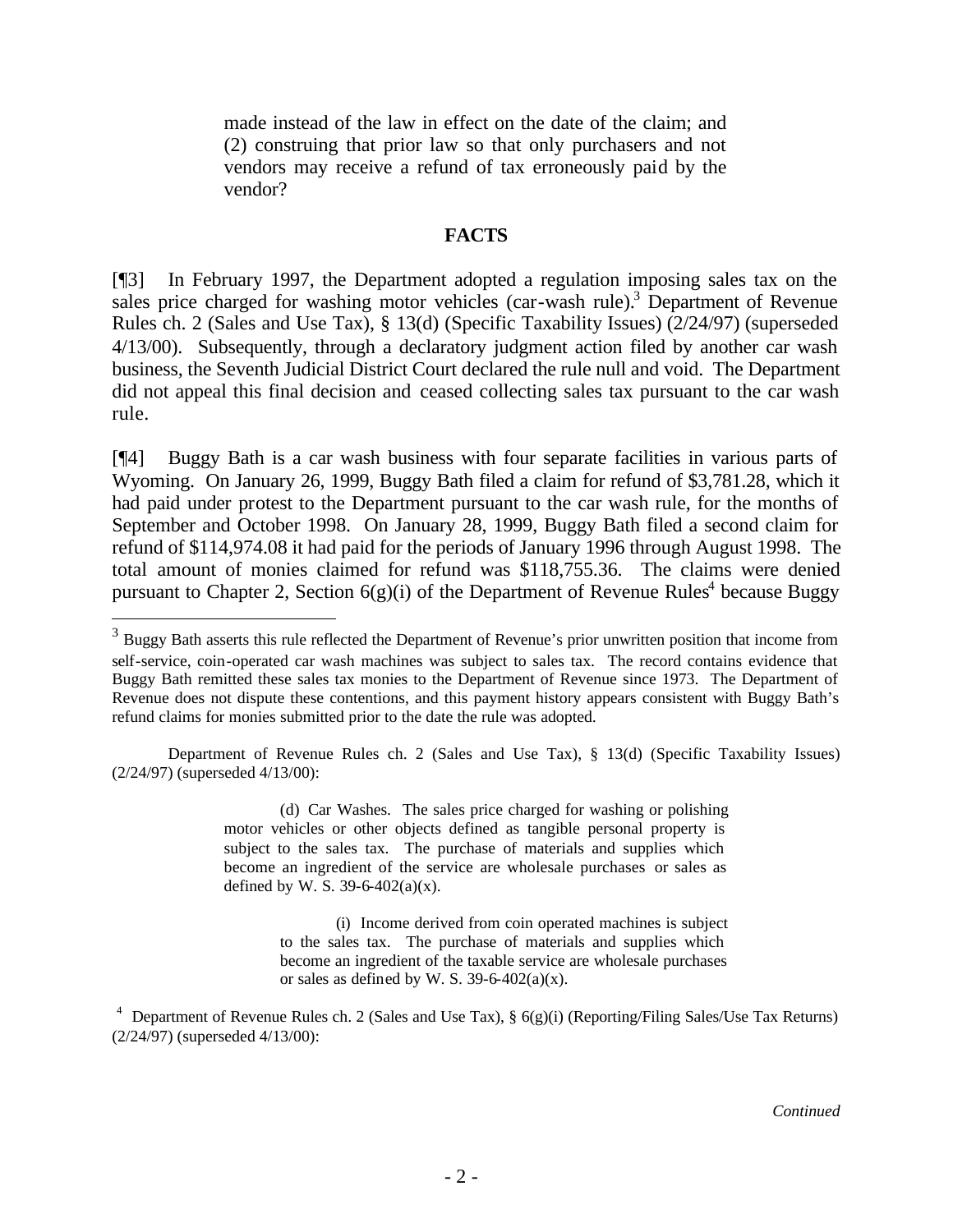Bath did not provide evidence that the taxes it requested to be refunded had in fact been returned by Buggy Bath to its purchasers. Buggy Bath appealed the denial to the Board of Equalization. Upon notice to the parties, the matter was considered on briefs and documentary evidence without a contested case hearing. The Board of Equalization issued a final decision concluding that (1) prior to the amendment effective July 1, 1997, § 39-6-  $410(c)$ <sup>5</sup> required erroneously collected sales tax to be refunded to the purchasers of Buggy Bath's services and (2) taxes collected subsequent to the July 1, 1997, amendment required refund to the vendor, Buggy Bath. It also concluded that Chapter 2, Section  $6(g)(i)$  did not apply and the proper rule was Chapter 2, Section  $8<sup>6</sup>$ , which authorized refund of erroneous

(g) Deductions.

\_\_\_\_\_\_\_\_\_\_\_\_\_\_\_\_\_\_\_\_\_\_\_\_\_\_\_\_\_\_\_\_\_

(i) Refunds. Vendors are entitled to claim a deduction from gross sales receipts on the tax return for refunds after the tax is refunded to the purchaser.

5 *See supra* note 2.

<sup>6</sup> Department of Revenue Rules ch. 2 (Sales and Use Tax), § 8 (Refunds and Credits) (2/24/97) (superseded 4/13/00):

> (a) General. The Department will issue refunds or credits to the vendor from whom the original tax payment was received. Under special circumstances the Department may refund overpayments of tax to the consumer.

> (b) Credit. The Department will credit vendor accounts for any overpayment of tax, penalty or interest. Credits will automatically be applied against the next appropriate tax liability on the vendor account.

> (c) Refunds. Refund claims must be initiated by the vendor or consumer making the overpayment. The refund request must be made in writing to the Department and explain the basis of the refund request. Supporting documentation evidencing the overpayment must be submitted with the refund request. Postmarks will serve as the date of refund request and will begin tolling of the statute of limitations. The Department will refund or deny all refund claims within ninety (90) days of the date adequate supporting documentation is received.

> (d) Statute of Limitation. Requests for refund or credit of sales tax shall be made within eighteen (18) months of the date of overpayment. Requests for refund of the use tax shall be made within eighteen (18) months of overpayment.

> (e) Repossession. No refund of sales/use tax will be made as a result of repossession of tangible personal property.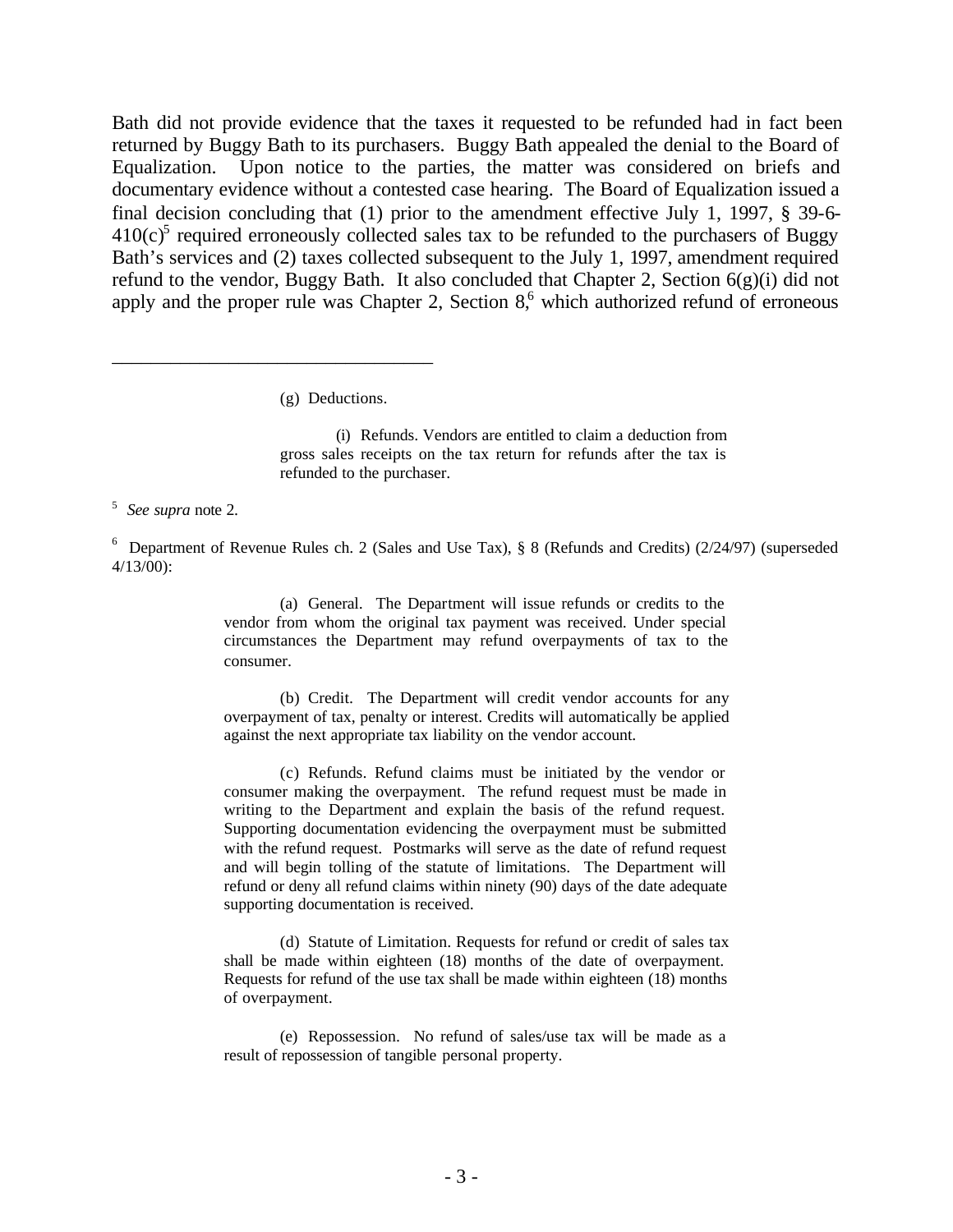taxes to the vendor. Both parties filed petitions for review to the district court which certified the case to this court pursuant to W.R.A.P. 12.09(b).

### **STANDARD OF REVIEW**

[¶5] When we review cases that have been certified to the Wyoming Supreme Court pursuant to W.R.A.P. 12.09(b), we apply the appellate standards which are applicable to the court of the first instance. *Union Telephone Company, Inc. v. Wyoming Public Service Commission*, 907 P.2d 340, 341-42 (Wyo. 1995). Wyo. Stat. Ann. § 16-3-114(c) (LEXIS 1999) governs judicial review of administrative decisions. W.R.A.P. 12.09(a); *Everheart v. S & L Industrial,* 957 P.2d 847, 851 (Wyo. 1998).

[ $[$ [6] The issues presented in this case require us to interpret Chapter 2, Sections 6(g)(i) and 8 of the Department of Revenue Rules to the extent they pertain to the refund of erroneously collected sales tax. Statutory interpretation is a question of law. *Wright v. State ex rel. Wyoming Workers' Safety and Compensation Division*, 952 P.2d 209, 211 (Wyo. 1998). An agency's conclusions of law are affirmed when they are in accordance with the law. *Corman v. State ex rel. Wyoming Workers' Compensation Division*, 909 P.2d 966, 970 (Wyo. 1996). However, we correct the agency's error when it has failed to invoke and properly apply the correct rule of law. *State v. Bannon Energy Corporation*, 999 P.2d 1306, 1308 (Wyo. 2000). The rules of statutory interpretation also apply to the interpretation of administrative rules and regulations. *Antelope Valley Improvement v. State Board of Equalization for State of Wyoming*, 992 P.2d 563, 566 (Wyo. 1999), *opinion clarified at* 4 P.3d 876 (Wyo. 2000).

[¶7] Our review of statutory interpretation begins with an inquiry into the ordinary and obvious meaning of the words employed by the legislature according to the manner in which those words are arranged. If more than one reasonable interpretation exists, we resort to general principles of statutory construction. When the legislature has spoken in unambiguous terms, however, we are bound to the results so expressed. *Osenbaugh v. State ex rel. Workers' Safety and Compensation Division*, 10 P.3d 544, 548 (Wyo. 2000).

### **DISCUSSION**

[¶8] Upon evaluation of the petitions for review, we concisely restate the issues for consideration as follows:

Did the Board of Equalization properly construe §39-6-410(c) to conclude that, prior to the 1997 amendment, refund to purchasers was required and, subsequent to amendment, refund to vendors was required?

Did the Board of Equalization err in determining Chapter 2, Section 8 of the Department of Revenue Rules, as opposed to Chapter 2, Section  $6(g)(i)$ , was applicable?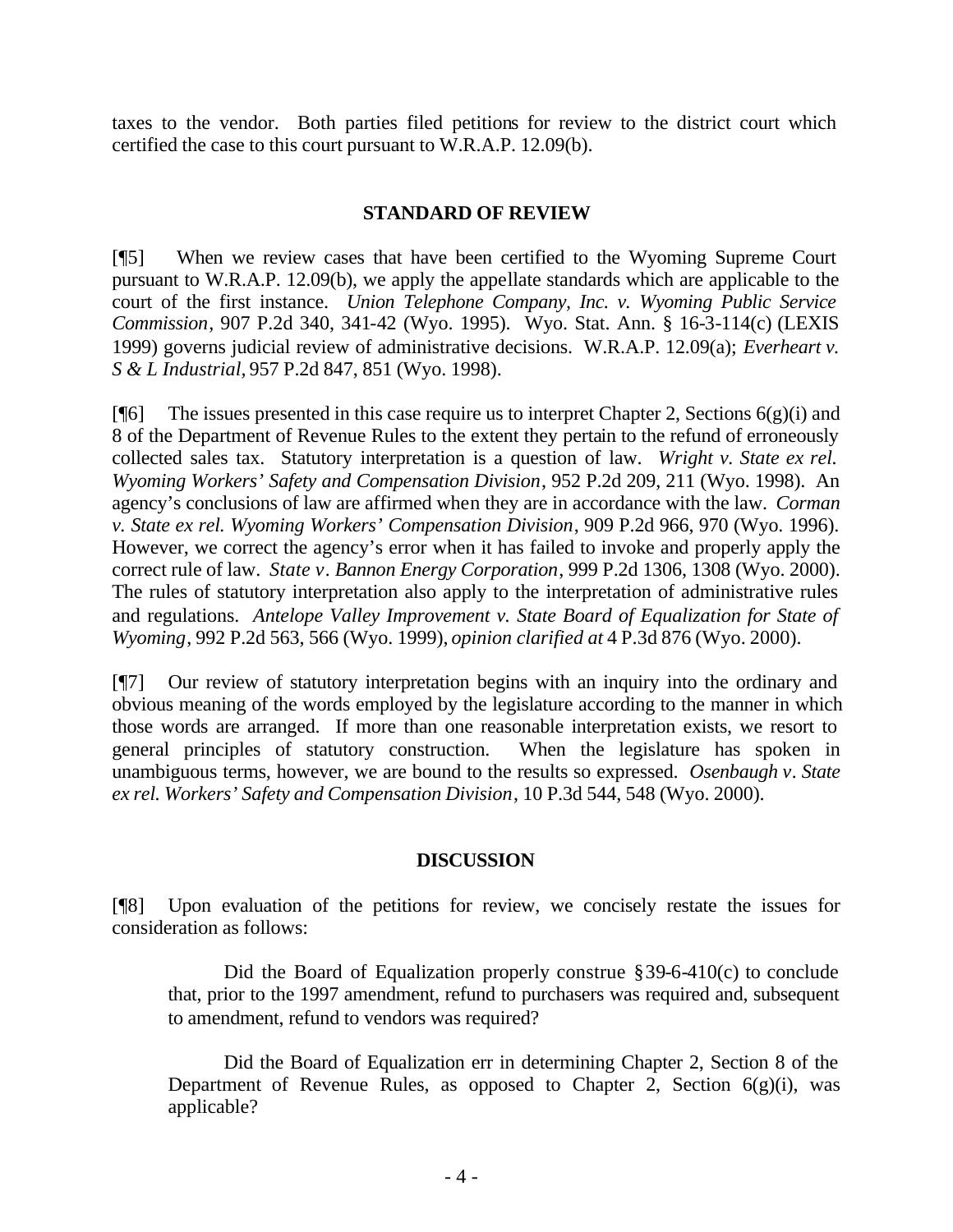[¶9] The Department denied Buggy Bath's claims on the sole basis of Chapter 2, Section  $6(g)(i)$  without reference to § 39-6-410(c).<sup>7</sup> The Board of Equalization concluded the proper rule was Chapter 2, Section 8. The Department takes issue with this determination.

[¶10] Administrative agencies have only those powers expressly conferred by statute. *US WEST Communications, Inc. v. Wyoming Public Service Commission*, 907 P.2d 343, 346 (Wyo. 1995). This legal principle applies with equal force to an agency's authority to promulgate rules. *State Department of Revenue and Taxation v. Pacificorp*, 872 P.2d 1163, 166 (Wyo. 1994). Rules promulgated in excess of an agency's statutory authority are null and void. *State Board of Equalization v. Jackson Hole Ski Corporation*, 737 P.2d 350, 356 (Wyo. 1987). On this legal basis, we must first consider the proper construction of § 39-6- 410(c) to ultimately determine whether the Board of Equalization's application of the Department's rules was correct.

#### **A. Construction of § 39-6-410(c): Pre- and Post-1997 Amendment**

[ $[11]$ ] The 1997 amendments made to § 39-6-410(c) are illustrated below, with strike out text indicating language which was removed and underlined text denoting language which was added:

> (c) Any license fee, tax, assessment, penalty or interest which has been erroneously paid, collected or computed shall either be credited against any subsequent tax liability of the vendor or may be refunded. No credit or refund shall be allowed after eighteen (18) months three (3) years from the date of overpayment. The receipt of a claim for a refund by the department shall toll the statute of limitations. All refund requests received by the department shall be approved or denied within ninety (90) days of receipt. Any refund or credit erroneously made or allowed may be recovered in an action

l

 $<sup>7</sup>$  The Department notice of denial of the refund request stated in relevant part as follows:</sup>

Based on the information and documentation you have provided, your 5-24-99 request for tax refund for your client, Buggy Bath Car Wash, *must be denied*.

Chapter 2, Section 6(g)(i) states: "Refunds. Vendors are entitled to claim a deduction from gross sales receipts on the tax return for refunds after the tax is refunded to the purchaser."

No evidence has been provided that these taxes were in fact refunded to the purchaser.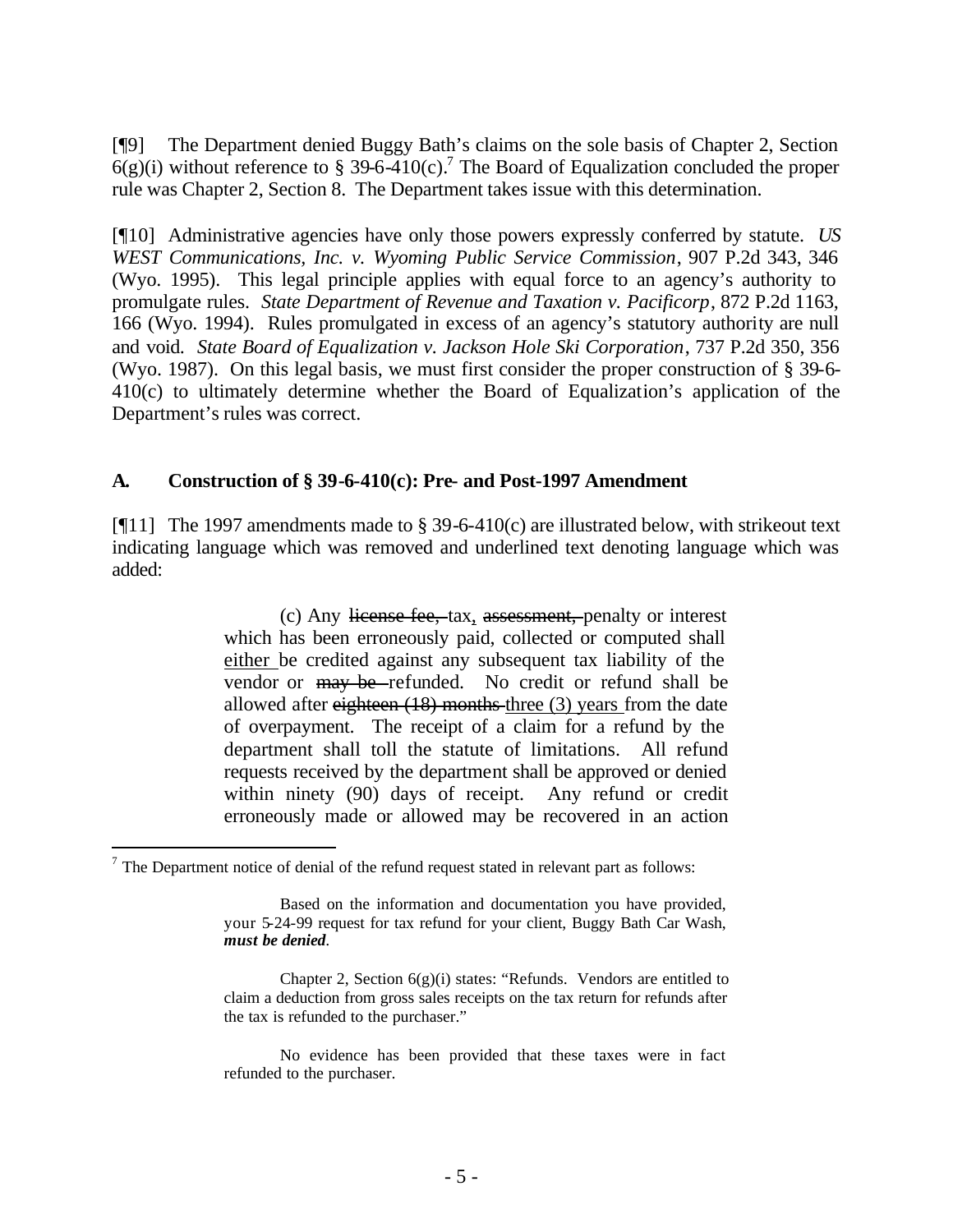brought by the attorney general in any court of competent jurisdiction.

1997 Wyo. Sess. Laws ch. 111, § 1.

[¶12] The difference between the pre-1997 and post-1997 amended statutory language is minimal. The only substantive change was the increase of the refund claim period from eighteen months to three years from the date of overpayment. The remaining changes appear to have been made for the sake of clarification of the statutory language; e.g., the removal of the terms "license fee" and "assessment," the addition of "either," and the removal of "may be."

[¶13] The Board of Equalization, interpreting this court's decision in *M & B Drilling and Construction Company, Inc. v. State Board of Equalization*, 706 P.2d 243 (Wyo. 1985), held that, prior to the amendment, purchasers and not vendors were entitled to refunds and, subsequent to the amendment, vendors and not purchasers were entitled to the refund. We conclude this distinction, made on the basis of these minor amendments to the statute, is in error.

[¶14] The Board's interpretation of our holding in *M & B Drilling* is unfounded. In *M & B Drilling*, this court construed Wyo. Stat. Ann. § 39-6-417(a) (Michie 1977) (amended 1991), which provided: "(a) Any vendor who under the pretense of collecting the [sales] taxes imposed by this article collects and retains an excessive amount or who intentionally fails to remit to the board the full amount of taxes when due is guilty of a misdemeanor." 706 P.2d at 246. The statute at issue made it a crime for vendors through "pretense" to purposefully collect erroneous sales taxes. *Id.* M & B argued the sales tax it had collected in violation of this statute should be applied to its underpayment of its own sales tax liability as a contractor. This court stated: "The vendor should, we think, not be permitted--unless the statute in clear and positive language so says .. . to use the money of a vendee who for one reason or another has overpaid the sales tax on a purchased article to offset the failure of such vendor to collect the proper amount from another taxpayer." 706 P.2d at 245-46. In so concluding, the court relied on its prior holding in *Walgreen Co. v. State Board of Equalization*, 62 Wyo. 288, 166 P.2d 960, 964 (1946). In *Walgreen*, similar to *M & B Drilling*, the vendor was attempting to apply sales tax erroneously collected from purchasers to sales tax imposed on and owed by the vendor itself. Both *M & B Drilling* and *Walgreen* stand for the proposition that, when a vendor, through violation of the applicable statutes, erroneously collects sales tax from purchasers, the vendor cannot thereafter attempt to apply the erroneously collected monies to its own sales tax liability*.*

[¶15] These prior cases do not reflect the facts or the applicable statute of the instant case and thus are not analogous. First, Buggy Bath did not, as the law was applied at the time of the collection, inappropriately misapply the tax law to collect the sales tax. Buggy Bath, at the direction of the Department, remitted the car wash sales tax until the Seventh Judicial District Court declared the car wash rule null and void and the Department advised vendors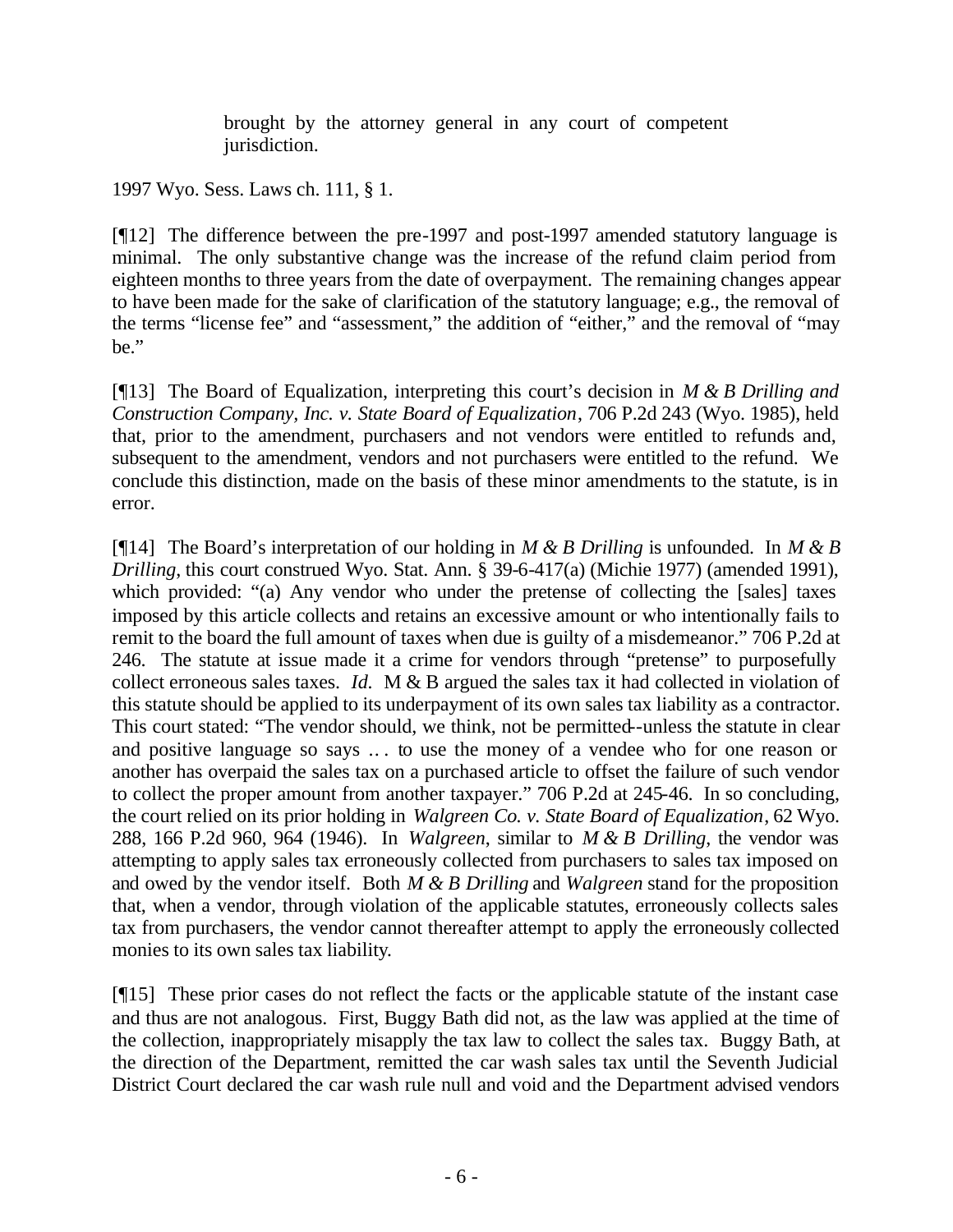to cease remitting the sums. Second, Buggy Bath did not ask that these erroneously collected monies be applied to its own distinct tax liability, rather it asked for a refund.

[ $[16]$  We must next consider what the refund statute, § 39-6-410(c), mandates and whether there is a distinction between its meaning prior to and after the 1997 amendment. The language of both versions of the subsection mentions only the vendor with no reference to the purchaser, taxpayer, or any other individual identifiable as a party to the sales transaction. This omission is not without significance because other provisions of the sales tax act do mention these other parties.<sup>8</sup> The operative sentence reads: "Any license fee, tax, assessment, penalty or interest which has been erroneously paid, collected or computed shall either be credited against any subsequent tax liability of the vendor or may be refunded." 1997 Wyo. Sess. Laws ch. 111, § 1. Pursuant to Wyo. Stat. Ann. § 39-6-402(a)(ix) (Michie 1997) (repealed 1998), the term vendor "means any person engaged in the business of selling at retail or wholesale tangible personal property, admissions or services which are subject to taxation under this article."<sup>9</sup> The specific language of §39-6-410(c) only provides for the vendor to receive a refund or credit. No other party is named. It would be pure conjecture and speculation to read into the language additional provisions that either (1) permit the Department to withhold refunds to vendors pending proof of reimbursement to the purchasers or (2) permit the Department to make direct refunds to purchasers.

> When the words used are clear and unambiguous, a court risks an impermissible substitution of its own views, or those of others, for the intent of the legislature if any effort is made to interpret or construe statutes on any basis other than the language invoked by the legislature. . . . If the language selected by the legislature is sufficiently definitive, that language establishes the rule of law. .. . This inhibition upon statutory

2000 Wyo. Sess. Laws ch. 79, § 1.

l 8 *See* Selective Sales Tax Act of 1937, Wyo. Stat. Ann. §§ 39-6-401 to -418 (Michie 1994): "purchaser" – 39- 6-404(a), 39-6-406(b), 39-6-407(d), 39-6-410(a); "donee" – 39-6-406(d); "persons who are parties to the transaction" – 39-6-410(a); "person who feels aggrieved by the payment of the taxes, penalty and interest" –  $39-6-410(e)$ .

*See also* Selective Sales Tax Act of 1937, Wyo. Stat. Ann. §§ 39-6-401 to -418 (Michie 1997): "purchaser" – 39-6-404(a), 39-6-406(b); "taxpayer" – 39-6-406(h)(iii); "[e]very person purchasing goods or services taxed by this article" – 39-6-407(d); "persons who are parties to the transaction" – 39-6-410(a); "person who feels aggrieved by the payment of the taxes, penalty and interest"  $-$  39-6-410(e).

<sup>&</sup>lt;sup>9</sup> Recodified in 1998 as Wyo. Stat. Ann. § 39-15-101(a)(xv) (Michie Supp. 1998) and amended in 2000 by adding the last sentence:

<sup>(</sup>xv) "Vendor" means any person engaged in the business of selling at retail or wholesale tangible personal property, admissions or services which are subject to taxation under this article. "Vendor" includes a vehicle dealer as defined by W.S.  $31-16-101(a)(xviii)$ [.]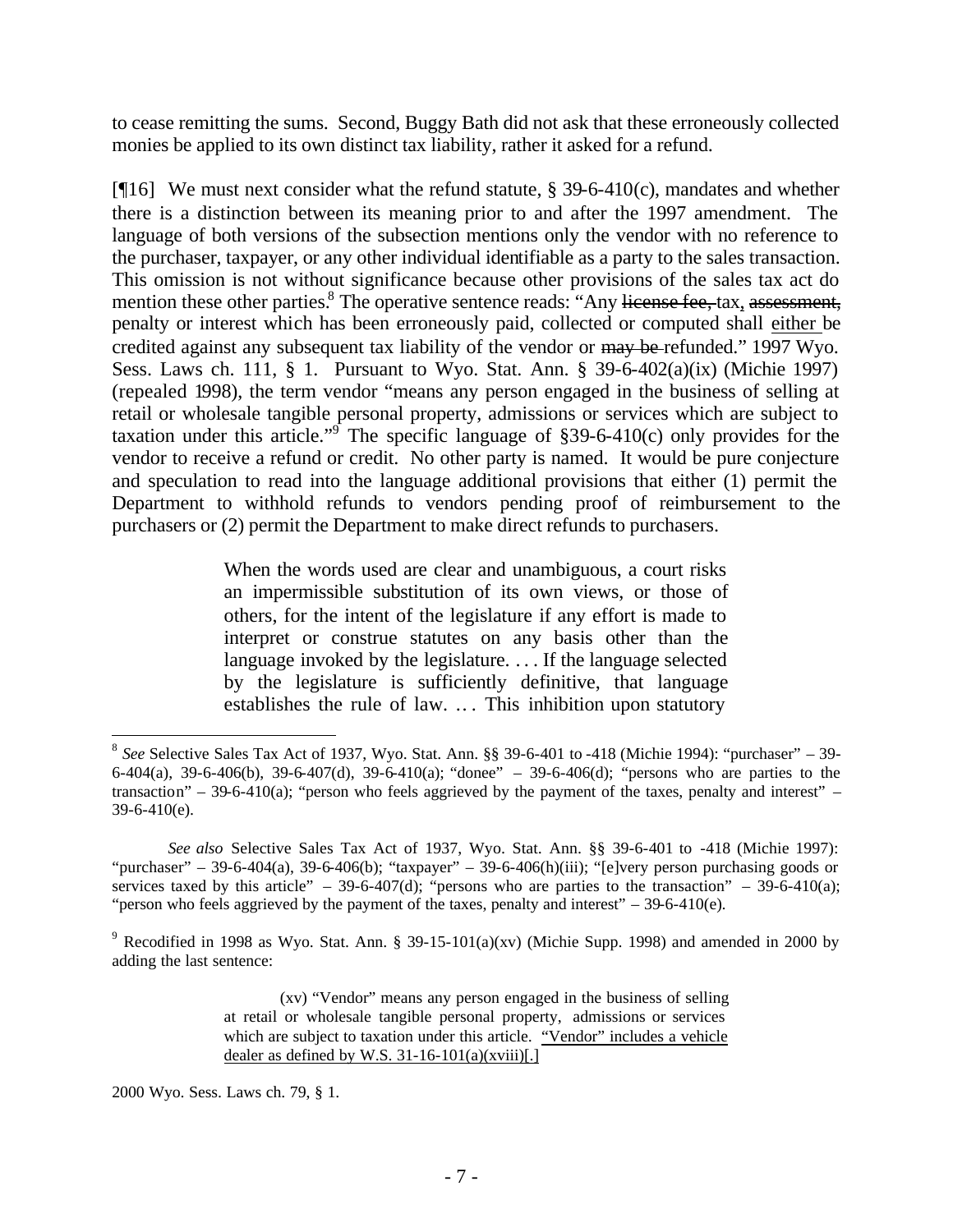construction offers assurance that the legislative efforts and determinations of elected representatives will be made effective without judicial adjustment or gloss.

*Allied-Signal, Inc. v. Wyoming State Board of Equalization*, 813 P.2d 214, 219 (Wyo. 1991) (citations omitted); *see also Basin Electric Power Cooperative v. Bowen,* 979 P.2d 503, 509 (Wyo. 1999); *Longfellow v. State*, 803 P.2d 1383, 1388 (Wyo. 1991).

[¶17] In this court's opinion, the amended language does nothing more than to clarify the statute's intended meaning that any refund or credit must be made to the vendor. It removes "may be," a permissive term, and leaves "shall," a mandatory term, in place. This correction clarifies any uncertainty created by the combination of permissive and mandatory words. It utilizes the more precise language of "tax, penalty or interest" to describe the type of monies subject to credit or refund. Finally, it makes clear that there is an option to credit or refund, but one or the other shall occur. These are not substantive changes, and, contrary to the Board of Equalization's decision, they do not change the statute's meaning with regard to the recipient of the refund. We conclude, both pre- and post-amendment, the plain language of the statute requires the Department to credit or refund erroneously paid taxes (tax assessment, tax) to the vendor. The vendor is the only party mentioned and therefore is the only party entitled to a credit or refund.

[¶18] Our holding is consistent with decisions of other jurisdictions which have concluded the explicit statutory term used constitutes an unambiguous expression of legislative intent. These decisions construed terms such as taxpayer, collector, "taxpayer" defined as dealer and vendor, or "taxpayer" defined as the person liable for sales taxes imposed. *See SunTrust Bank, Nashville v. Johnson*, No. M199700202COAR3CV, 2000 WL 1817199 (Tenn. Ct. App. Dec. 13, 2000); *Serna v. H.E. Butt Grocery Co.*, 21 S.W.3d 330 (Tex. Ct. App. 1999); *Fleming Foods of Texas, Inc. v. Rylander*, 6 S.W.3d 278 (Tex. 1999); *Greater Park City Company v. Tax Commission, Operations Division,* 954 P.2d 873 (Utah Ct. App. 1998); *Reimann v. Huddleston*, 883 S.W.2d 135 (Tenn. Ct. App. 1993). Had the legislature chosen to include the purchaser or taxpayer of goods or services in this provision, it could have done so. It did not, and we decline to import such a meaning by strained inference.

# **B. Board of Equalization Conclusion: Chapter 2, Section 8 of the Department of Revenue Rules Was the Applicable Rule**

[¶19] As noted previously, the Department denied Buggy Bath's claims on the sole basis of Chapter 2, Section  $6(g)(i)$ . Rules adopted pursuant to statutory authority and properly promulgated have the force and effect of law. *Fullmer v. Wyoming Employment Security Commission*, 858 P.2d 1122, 1123-24 (Wyo. 1993). An administrative agency must follow its own rules and regulations. *Antelope Valley Improvement*, 992 P.2d at 566. However, rules promulgated in excess of an agency's statutory authority are null and void. *U S WEST Communications, Inc. v. Wyoming Public Service Commission*, 992 P.2d 1092, 1094 (Wyo. 1999); *Jackson Hole Ski Corporation*, 737 P.2d at 356.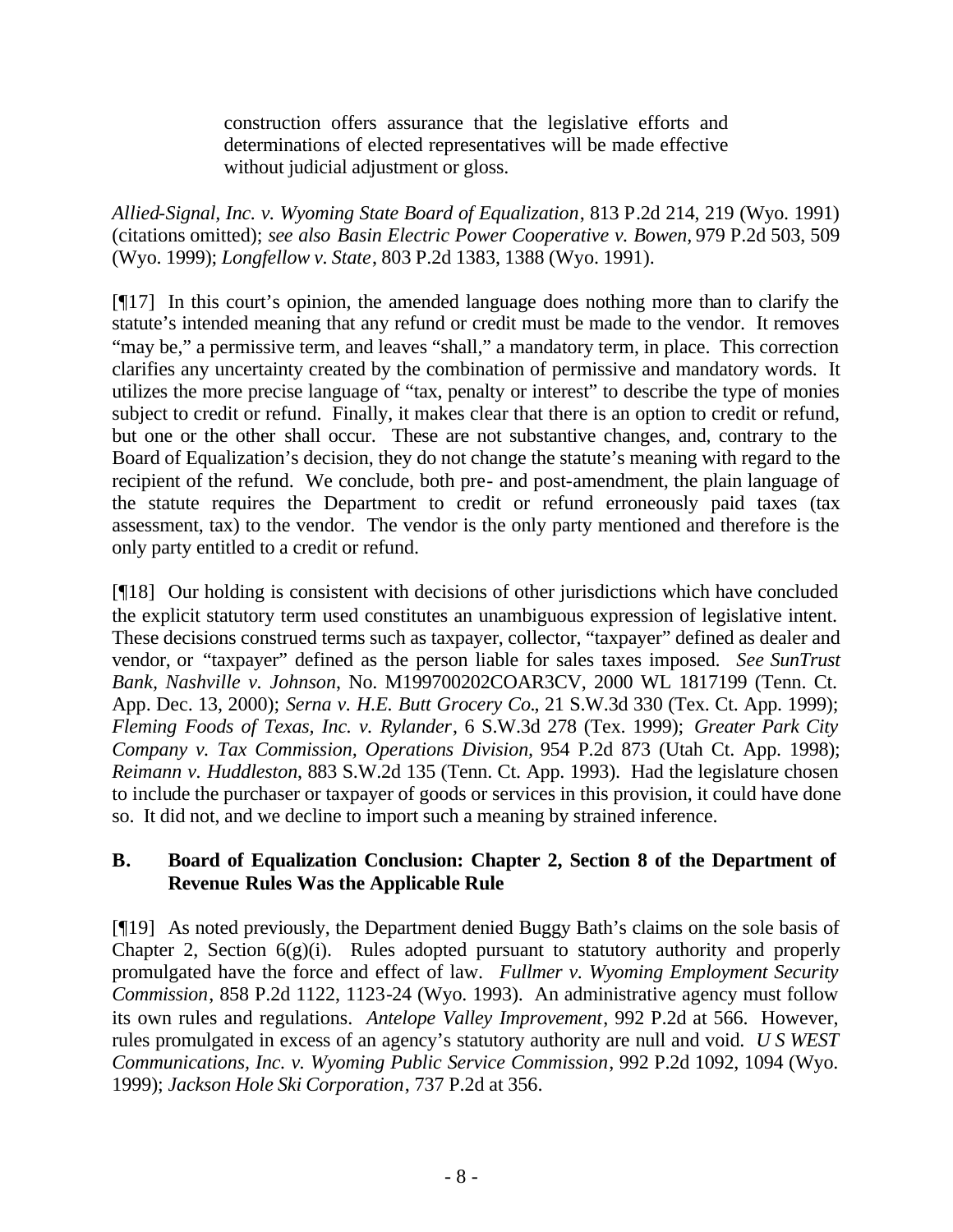### [ $[$ 20] Chapter 2, Section 6(g)(i) provides:

(g) Deductions.

(i) Refunds. Vendors are entitled to claim a deduction from gross sales receipts on the tax return for refunds after the tax is refunded to the purchaser.

The section is entitled "Reporting/Filing Sales/Use Tax Returns." The rule precludes a vendor from taking a deduction from its gross sales receipts until it has refunded the tax to the purchaser. There is no contention that Buggy Bath attempted to or actually took a deduction from its gross sales receipts. We agree with the Board of Equalization's conclusion. This is not the proper rule to be applied to a request for refund, as opposed to deduction, of erroneously paid sales tax.

[¶21] The Board of Equalization determined the proper rule is Chapter 2, Section 8 which provides in relevant part:

> (a) General. The Department will issue refunds or credits to the vendor from whom the original tax payment was received. Under special circumstances the Department may refund overpayments of tax to the consumer.

This rule, as it provides for refunds or credits to the vendor from whom the original tax payment was received, is explicitly authorized by  $\S$  39-6-410(c). However, as we have concluded, the statute provides only for refund to the vendor. The provision for refund to the consumer is in excess of an agency's statutory authority and is therefore null and void. *U S WEST Communications, Inc.,* 992 P.2d at 1094; *Jackson Hole Ski Corporation*, 737 P.2d at 356.

[ $[$ [22] In sum, we hold the refunds must be made to Buggy Bath pursuant to § 39-6-410(c) and Chapter 2, Section 8 to the extent that rule provides for vendor refunds. The Department has raised a concern regarding its potential for double indemnity if Buggy Bath's purchasers apply for refunds subsequent to refund of the sales tax to Buggy Bath. This concern is unfounded. In the event individual purchasers seek refunds from the Department, it can rely on the fact it has made a lawful refund to the vendor.

### **C. Application of Wyo. Stat. Ann. § 39-11-109(b)(ii) (LEXIS 1999) and Wyo. Stat. Ann. § 16-3-114(a) (LEXIS 1999)**

[¶23] Finally, through our inherent authority to ensure the efficient functioning and the prompt and just disposition of litigation, we elect to address an unbriefed issue. *Terry v. Sweeney*, 10 P.3d 554, 559 (Wyo. 2000). This court has recently considered the application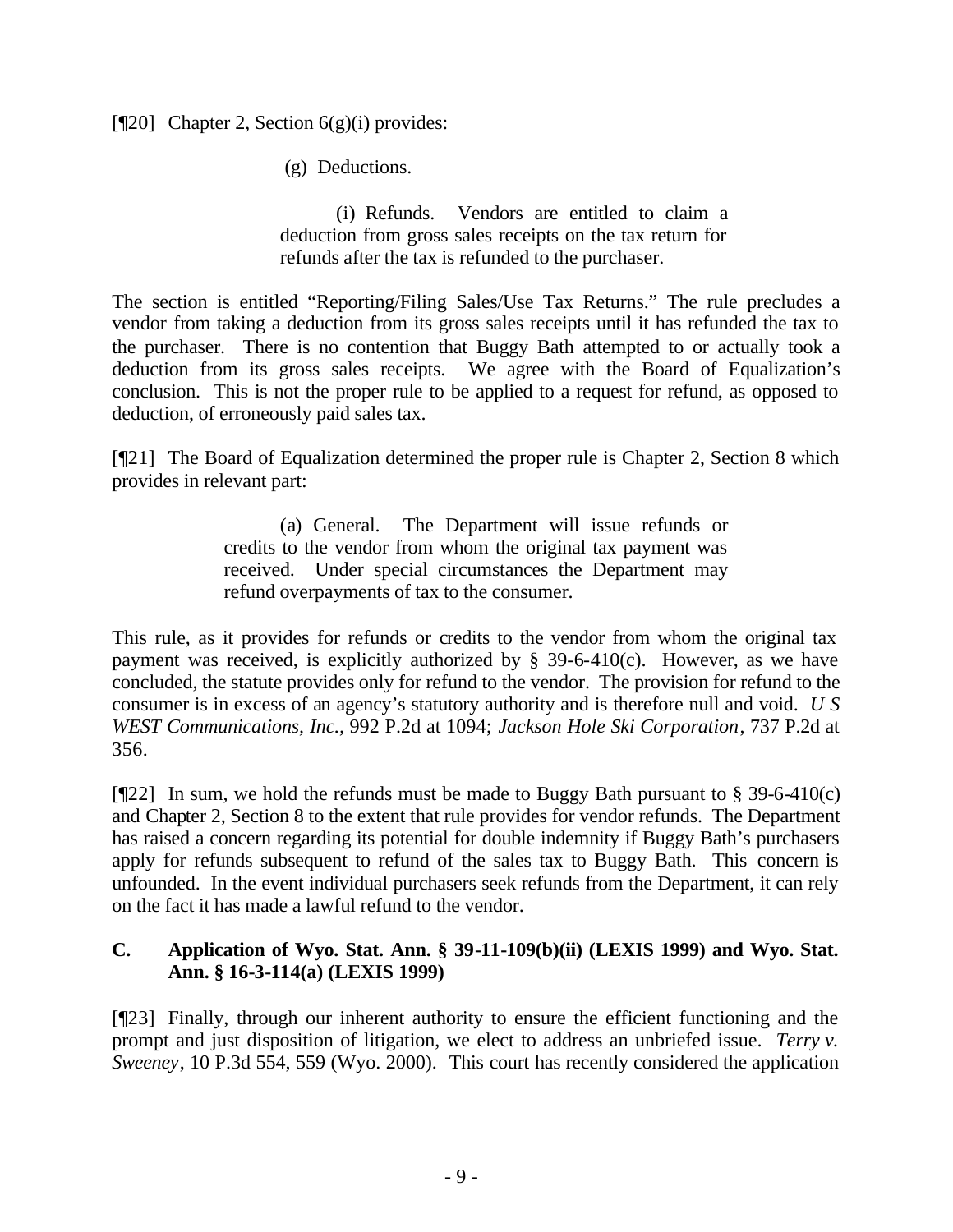of § 39-11-109(b)(ii)<sup>10</sup> and § 16-3-114(a)<sup>11</sup> in relation to appeals from the Board of Equalization.It is our observation that many litigants have concluded these two statutes, when read together, require an appeal from the Board of Equalization to be filed in the district court for each county where property is or may be located as well as the First Judicial District as the location of the administrative action.<sup>12</sup> In the instant case, such an interpretation by the Department led it to file four separate petitions for review in three distinct judicial districts. This court, through an order of consolidation and dismissal, ultimately resolved the confusion created by these multiple district court certifications. However, such duplicative filings and filing fees result in misuse of scarce resources. Other litigants have taken the approach of filing only in the First Judicial District as the location of the administrative action regardless of the location of the property at issue.It is apparent that confusion exists and clarification at this time will prevent continued waste. "We have held a specific statute controls over a general statute on the same subject. A specific provision in a statute controls over an inconsistent general provision pertaining to the same subject." *Thunderbasin Land, Livestock & Investment Co. v. County of Laramie*, 5 P.3d 774, 782 (Wyo. 2000) (citations omitted). Applying this rule of statutory construction, we conclude that the specific provision of § 39-11-109(b)(ii), which addresses tax appeals from the Board of Equalization, controls over the general administrative appeals provision of § 16-3-114(a). This being the case, proper filing of appeals from the Board of Equalization should be made to the district court of the county in which the property, or some part thereof, is located. There is no need for duplicative filings when property is located in multiple jurisdictions. One jurisdiction will provide adequate access for judicial review.

 $11$  Section 16-3-114(a):

l

(a) Subject to the requirement that administrative remedies be exhausted and in the absence of any statutory or common-law provision precluding or limiting judicial review, any person aggrieved or adversely affected in fact by a final decision of an agency in a contested case, or by other agency action or inaction, or any person affected in fact by a rule adopted by an agency, is entitled to judicial review in the district court for the county in which the administrative action or inaction was taken, or in which any real property affected by the administrative action or inaction is located, or if no real property is involved, in the district court for the county in which the party aggrieved or adversely affected by the administrative action or inaction resides or has its principal place of business. The procedure to be followed in the proceeding before the district court shall be in accordance with rules heretofore or hereinafter adopted by the Wyoming supreme court.

 $12$  Filing in the First Judicial District, as the location of the administrative action, is apparently based on the fact that the Board of Equalization's offices are located in Cheyenne.

<sup>&</sup>lt;sup>10</sup> Section 39-11-109(b)(ii): "Any person including the state of Wyoming aggrieved by any order issued by the board, or any county board of equalization whose decision has been reversed or modified by the state board of equalization, may appeal the decision of the board to the district court of the county in which the property or some part thereof is situated."